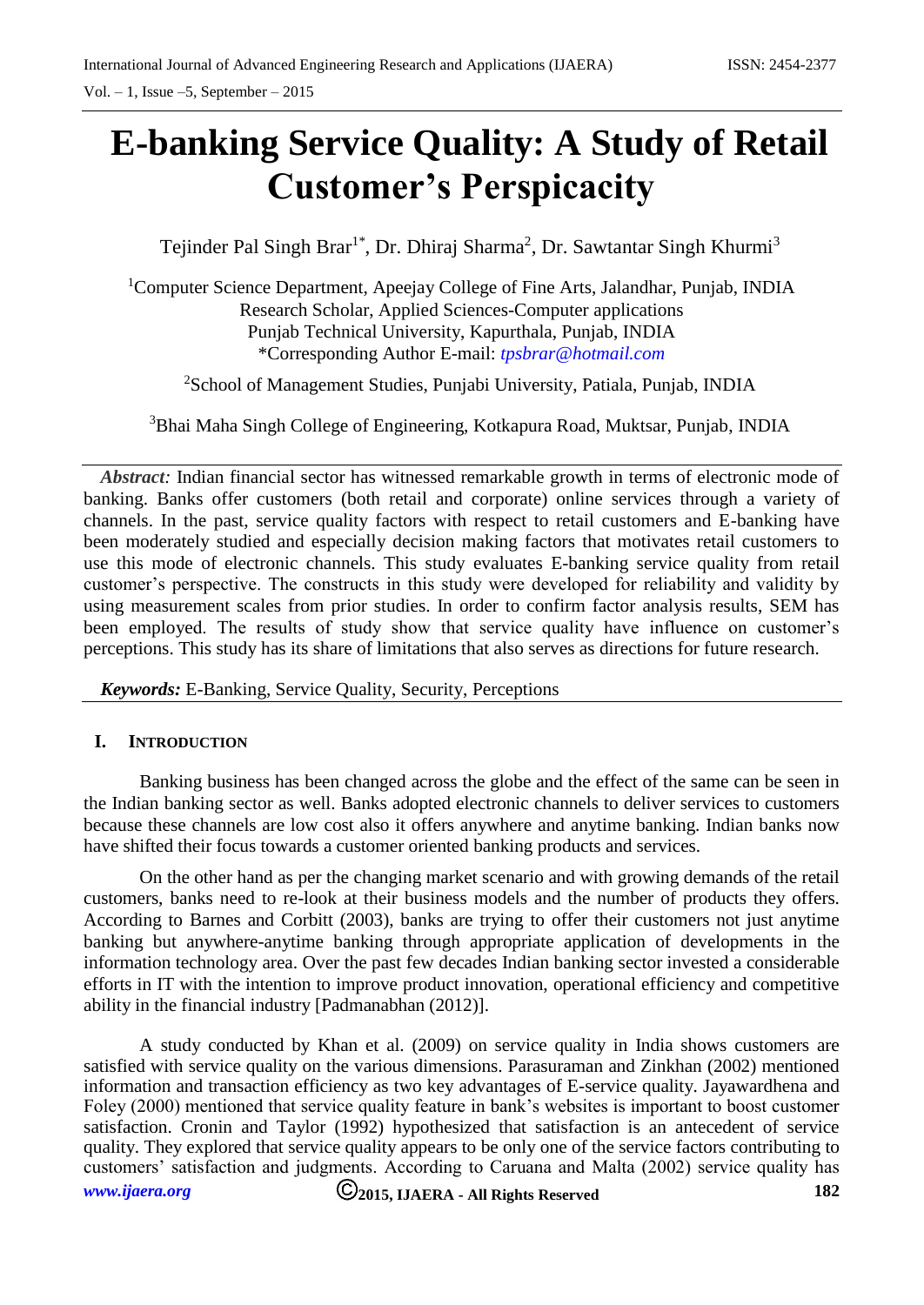*Vol. – 1, Issue – 5 September - 2015*

been found to be an important input to customer satisfaction.

Thakur (2010) investigate the effect of service quality and customer satisfaction on customer loyalty among the group of customers in Indian banking industries. Data has been collected from 298 customers of the Indian banking industries; results reveal that customer satisfaction is significantly and positively related with customer loyalty; customer satisfaction is also found important mediator between service quality and customer loyalty. Electronic service quality plays critical role in success or failure of an organization. According to Yang (2001) and Zeithaml (2002) establishment of trust and relation with customers greatly affected by E-service experience. Zeithaml et al., (2002) cited online service quality is essential to achieve success in business. On the same lines Oliveira et al. (2002) mentioned that electronic services might be significant to retain existing customers while attracting potential customers in the digital age.

The importance of measuring and monitoring e-service quality has been recognized with enhanced adoption of e-service in banking field. Mishra (2010), tried to show the relationship between customer satisfaction on bank services and the attributes of the perceived service quality and therefore presented two structural equation models (SEMs), one for public and another for private sector banks in India. Specifically, structural equation model is formulated to explore the impact of the relationship between customer satisfaction and service quality attributes. Mols (2000) concludes that in E-banking unlimited access to variety of financial transaction and quality levels of bank products are becoming a key driving force in attracting new customers and enhancing customer satisfaction. One of the key determinants for successful e-business is e-service [Carlson & O'Cass (2010)].

Santos (2003) described E-service quality as largely customer evaluations and judgments regarding the quality of e-service delivery in the virtual marketplace. According to Sylvie & Ina (2010) with the growth of the e-commerce, E-service has become a popular. Morre (1987) described that service quality can lead an organization and enable to gain a lasting competitive advantage. Existing literatures on e-service quality mainly concentrate on dimensions and measuring methods of e-service quality, and there is no recognized definition of e-service. Parasuraman et al., (1985) defined service quality as the comparison between service expectation and service performance. Authors reported that service quality is determined by the differences between customers' expectations of the service and their perceptions of the service experience.

According to Akinci et al. (2004), banks provide cost-effective and convenient services to customers without compromising the quality of services. Service quality is one of the essential factors determining the success/failure of E-banking. Providing good customer service quality through various online channels has been a major concern for banks. Service quality is a critical determinant for establishing and sustaining satisfying relationships with customers. Previous studying suggests that service quality is an important indicator of customer satisfaction [Spreng and Machoy (1996)]. Several e-service quality dimensions were identified from previous studies. It is important to build up E-service quality measurements because it will ultimately help in controlling and improving the performance of online services provided by banks. Hossain and Leo (2009) evaluate the service quality in retail banking that is based on different levels of customer's perception regarding service quality. The result showed customers' perception is highest in the tangibles area like infrastructure facilities of the bank and lowest in the competence area. Table 1 depicts measurement of E-service quality dimensions proposed by different authors. Competitive advantage is gained by providing banking services to customers but not due to the attraction of Internet [Furst et al., (2002)]. Supported by the above theoretical foundation, this study addresses the issues related to electronic service quality in E-banking environment. Table 2 shows the Service Quality Dimensions.

*[www.ijaera.org](../../www.ijaera.org)* **2015, IJAERA - All Rights Reserved 183**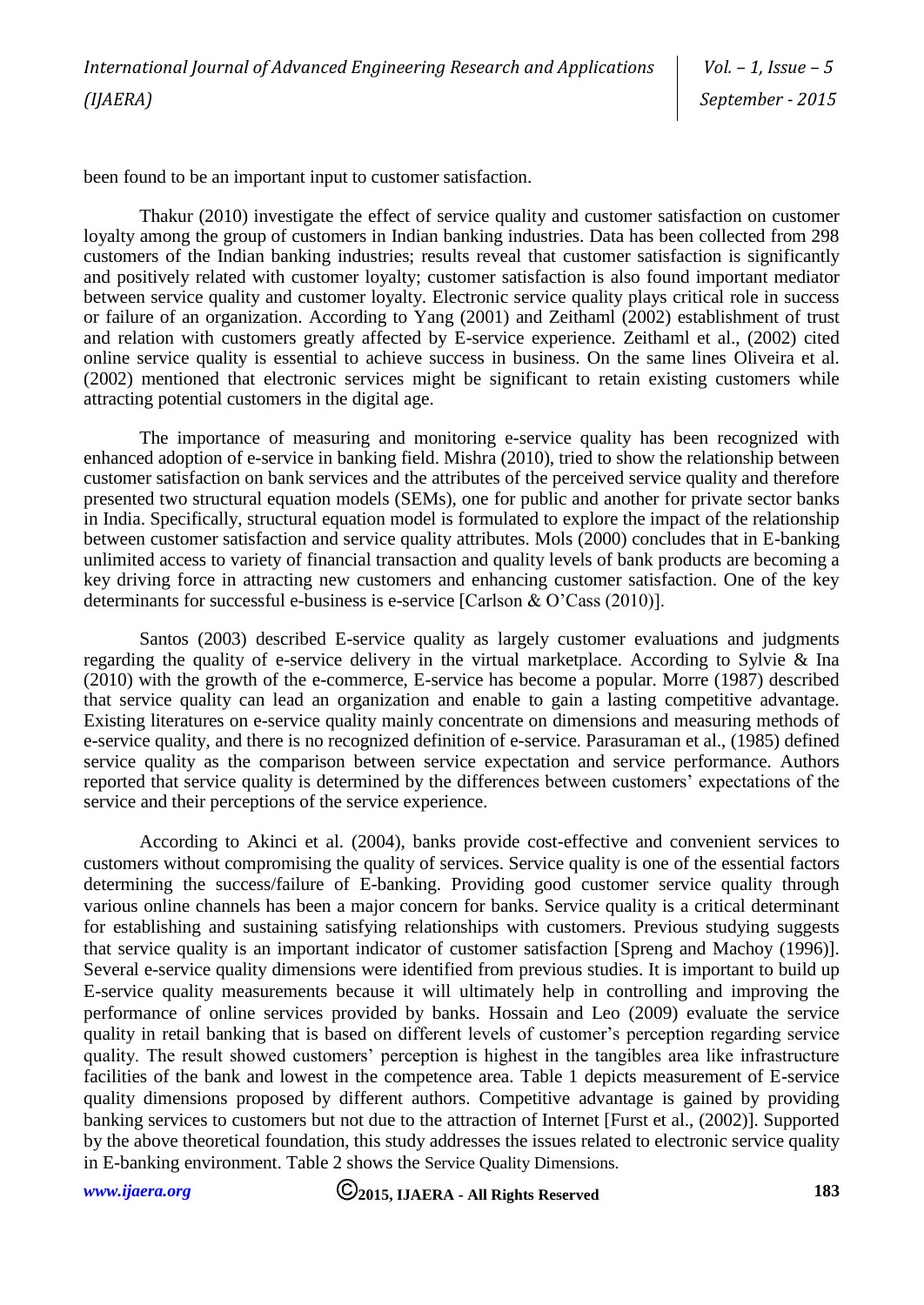|                                | Table 1: Measurement of E-Service Quality     |                |                                                                                                                                                                                                                                                                                                                 |  |  |
|--------------------------------|-----------------------------------------------|----------------|-----------------------------------------------------------------------------------------------------------------------------------------------------------------------------------------------------------------------------------------------------------------------------------------------------------------|--|--|
| Sr.                            | <b>Authors</b>                                | <b>Values</b>  | <b>Dimensions</b>                                                                                                                                                                                                                                                                                               |  |  |
| No.                            |                                               |                |                                                                                                                                                                                                                                                                                                                 |  |  |
| $\mathbf{1}$<br>$\overline{2}$ | Johnston(1995)<br>Dabholkar (1996)            | 18<br>6        | Access, aesthetics, attentiveness, availability, care,<br>cleanliness/tidiness, comfort, commitment, communication,<br>competence, courtesy, flexibility, friendliness, functionality,<br>integrity, reliability, responsiveness and security.<br>Website design, reliability, delivery, ease of use, enjoyment |  |  |
|                                |                                               |                | and control                                                                                                                                                                                                                                                                                                     |  |  |
| 3                              | Kaynama and Black<br>(2000)                   | $\tau$         | Content, access, navigation, design, response, background,<br>and personalization.                                                                                                                                                                                                                              |  |  |
| $\overline{4}$                 | Cox and Dale (2001)                           | 6              | Website appearance, communication, accessibility,<br>credibility, understanding and availability.                                                                                                                                                                                                               |  |  |
| 5                              | Ho and Lin $(2010)$                           | 5              | Web design, customer service, assurance, preferential<br>treatment and information provision.                                                                                                                                                                                                                   |  |  |
| 6                              | Wolfinbarger and<br>Gilly (2002)              | $\overline{4}$ | Web site design, reliability, privacy/security, and customer<br>service                                                                                                                                                                                                                                         |  |  |
| 7                              | Zeithaml (2002)                               | 11             | Access, ease of navigation, efficiency, flexibility, reliability,<br>personalization, security/privacy, responsiveness,<br>assurance/trust, site aesthetics, and price knowledge.                                                                                                                               |  |  |
| 8                              | Yang et al. (2003)                            | 6              | Reliability, access, ease of use, attentiveness, security, and<br>credibility                                                                                                                                                                                                                                   |  |  |
| 9                              | Yang and Fang<br>(2004)                       | 4              | Reliability, responsiveness, assurance and access                                                                                                                                                                                                                                                               |  |  |
| 10                             | Parasuraman,<br>Zeithaml, &Malhotra<br>(2005) | 5              | Information availability and content, ease of use or usability,<br>privacy/security, graphic style, reliability                                                                                                                                                                                                 |  |  |
| 11                             | Kim et al (2006)                              | 9              | Efficiency, fulfillment, system availability, privacy,<br>responsiveness, compensation, contact, information and<br>graphic style in online retailing.                                                                                                                                                          |  |  |
| 12                             | Li & Suomi (2009)                             | 8              | Website design, reliability, responsiveness, security,<br>fulfillment, personalization, information and empathy                                                                                                                                                                                                 |  |  |

**Source:** Developed by the Researchers

| Sr. No.             | $1.0018$ $\rightarrow$ $1.008$ $\rightarrow$ $1.001$ $\rightarrow$ $1.001$<br>Service quality | No. of items |
|---------------------|-----------------------------------------------------------------------------------------------|--------------|
|                     | Reliability                                                                                   | 10           |
| $\overline{2}$<br>3 | Responsiveness<br>Empathy                                                                     | 10<br>7      |
| $\overline{4}$      | Assurance                                                                                     | 8            |
| 5                   | Trust                                                                                         | 7            |
| 6                   | Security                                                                                      | 11           |
|                     | <b>Total</b>                                                                                  | 53           |

**Source:** Developed by the Researchers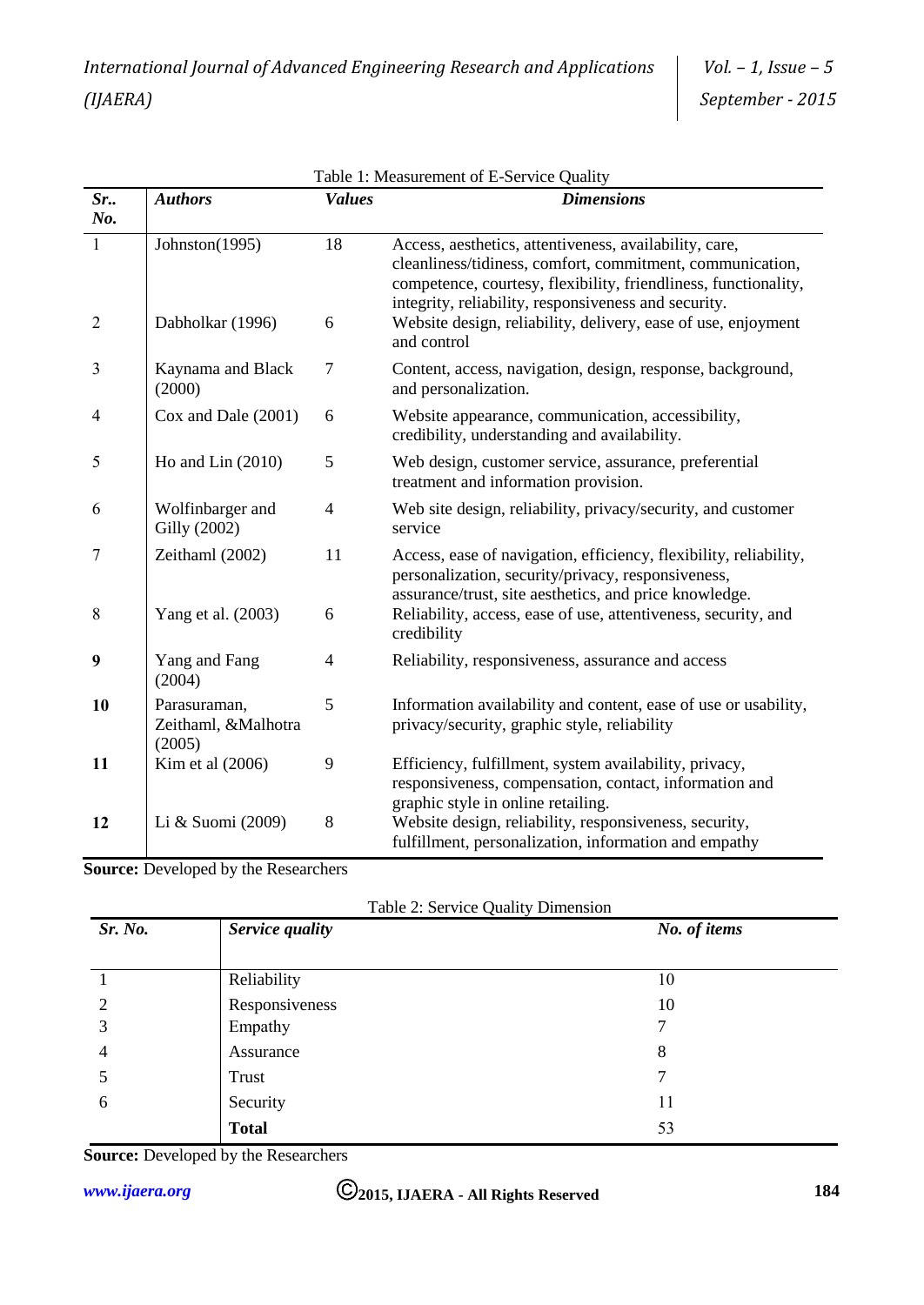The purpose of this study is to examine service quality dimensions from retail customer's perspectives. In order to obtain complete view of banking industry, two more dimensions items were added to the SERVQUAL scale. The additional items (trust and security) were derived by going through interviews with branch managers, IT administrator, IT staff, officers and retail customers of selected banks. Therefore total 53 items were included under six dimensions (i.e. Reliability, Responsiveness, Assurance, Empathy, Trust and Security) to measure the service quality. The respondents were asked to evaluate their level of satisfaction on 53 items. All the items were measured on the five-point Likert scale from 5 (strongly agree) to 1 (strongly disagree).

## **II. RESEARCH OBJECTIVE AND METHODOLOGY**

The primary objective of this research study is to scrutinize the retail customers' perceptions about the service quality of E-banking. In this section we present the research methodology. After describing sample and variables, statistical analysis is presented.

## *Sample Description:*

The study attempts to examine the retail customer's view point towards E-banking security in the urban north India. The data for this study is collected from retail customers who have saving account in ICICI bank branches at Jalandhar, Patiala and Mohali and that are using bank services specifically electronic banking services form the last one year at least. In order to accumulate data, pre-tested questionnaire has been prepared and have been filled either by face to face interaction or sent through post/email during the period of May 2014 to December 2014. A total of 350 pieces of questionnaire papers are given out to the retail customers of ICICI branches on randomly basis. However those questionnaires that not filled properly have been completely taken out. Hence, the universe of population is the 225 retail customers. This study is descriptive as well as exploratory in nature.

## *Research Variables:*

The present study is related to E-banking services availed by retail customers. The study is descriptive as well as exploratory in nature. In the study, E-banking will be judged on the basis of following components:

- I. Reliability: It means ability to perform the promised service dependably and accurately.
- II. Empathy: Caring individualized attention the service provider gives to its customers.
- III. Responsiveness: It is willingness to help customers and provide prompt service.
- IV. Assurance: It includes knowledge and courtesy of employees and their ability to inspire trust and confidence.
- V. Security: It aimed at protecting users from risk of fraud, hacking or phishing.
- VI. Trust: It means customers rely on electronic services.

# **III. FACTOR ANALYSIS**

Factor analysis technique was applied on respondents' responses with regard to selected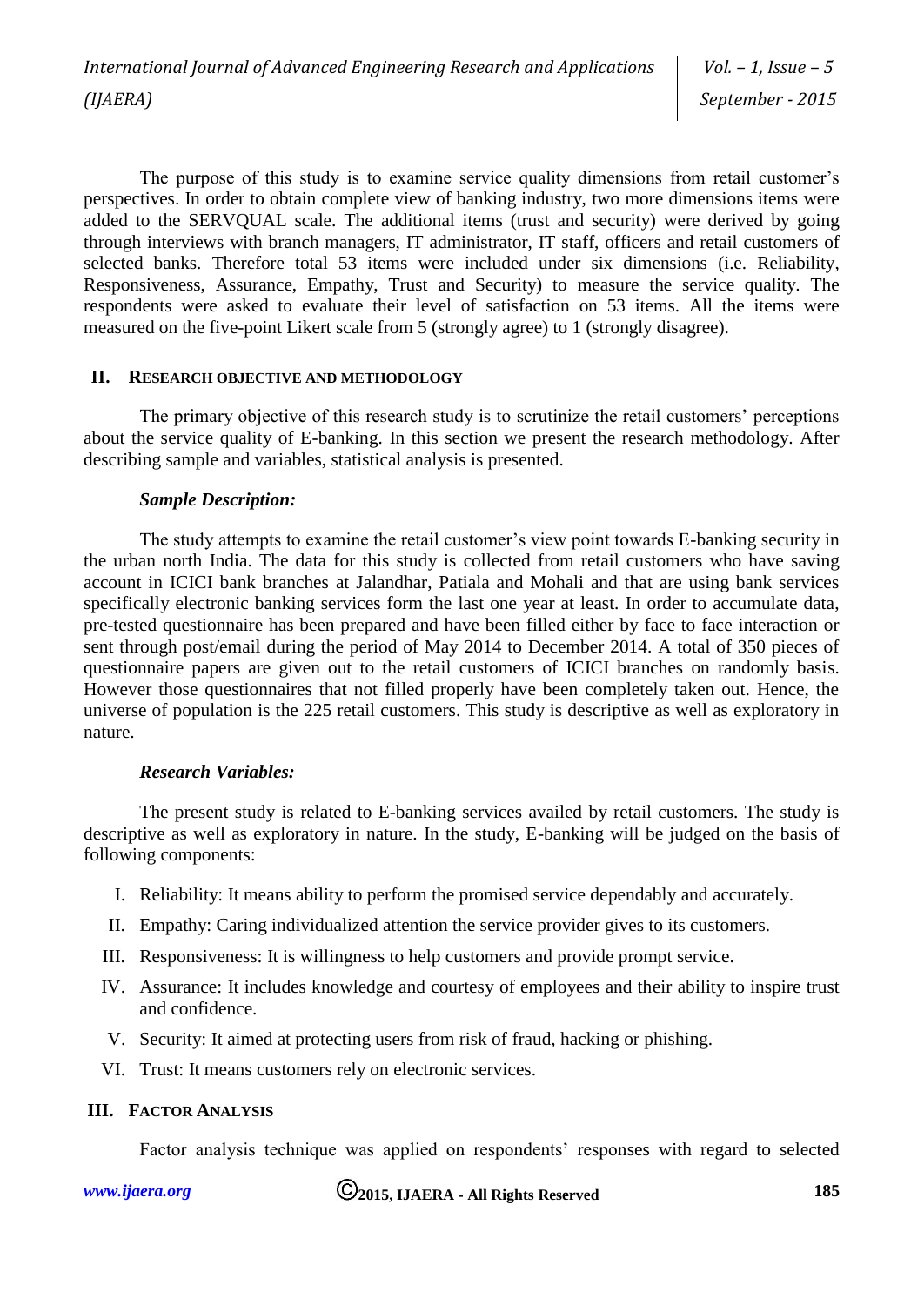service quality variables. A scale was developed to identify the service quality regarding E-banking services provided by bank. Total 19 factors were selected to find the service quality E-banking services from retail customers view point. The respondents were required to rate variables/statements on a five point Likert scales, which ranged from strongly disagree to strongly agree.

Scale Development and Refinement: These items were to be rated on a five point Likert scale by the respondents. Item wise reliability analysis was executed on selected variables for developing a reliable scale. For the determination of reliability assessment of uni-dimensionality, reliability and validity have been answered. Hence, based upon these concepts the scale generated for present objective was refined and purified. Also the inter-item correlations and Cronbach's alpha statistics were employed to conduct the scale reliability analysis and to know extend to which items were correlated with the remaining items in a set of items under consideration. The results are shown in Table 3.

| Table 3: Scale Reliability Analysis |                |                    |                                                      |                                               |                 |                   |
|-------------------------------------|----------------|--------------------|------------------------------------------------------|-----------------------------------------------|-----------------|-------------------|
| <b>Variables</b>                    | <b>Initial</b> | <b>Extraction</b>  | Corrected<br><b>Item-Total</b><br><b>Correlation</b> | Cronbach's<br>Alpha if Item<br><b>Deleted</b> | <b>Mean</b>     | Std. Dev.         |
| ETH-1                               | 1.000          | .634               | .564                                                 | .691                                          | 2.72            | .922              |
| ETH-2                               | 1.000          | .752               | .785                                                 | .940                                          | 3.54            | .862              |
| ETH-3                               | 1.000          | .521               | .547                                                 | .932                                          | 3.77            | .733              |
| <b>SEC-1</b>                        | 1.000          | .641               | .533                                                 | .921                                          | 2.93            | .849              |
| $SEC-2$                             | 1.000          | .554               | .531                                                 | .807                                          | 3.43            | .951              |
| SEC-3                               | 1.000          | .638               | .492                                                 | .904                                          | 3.04            | .964              |
| <b>TRU-1</b>                        | 1.000          | .754               | .512                                                 | .989                                          | 3.70            | 1.163             |
| <b>TRU-2</b>                        | 1.000          | .833               | .476                                                 | .420                                          | 3.92            | .587              |
| <b>TRU-3</b>                        | 1.000          | .594               | .694                                                 | .816                                          | 3.61            | 1.634             |
| $RLB-1$                             | 1.000          | .569               | .686                                                 | .510                                          | 3.24            | .793              |
| $RLB-2$                             | 1.000          | .704               | .455                                                 | .815                                          | 3.82            | 1.624             |
| <b>RLB-3</b>                        | 1.000          | .558               | .654                                                 | .744                                          | 3.21            | 1.077             |
| <b>RLB-4</b>                        | 1.000          | .788               | .870                                                 | .973                                          | 3.52            | .545              |
| RSPN-1                              | 1.000          | .702               | .523                                                 | .954                                          | 3.21            | .932              |
| RSPN-2                              | 1.000          | .534               | .440                                                 | .828                                          | 3.83            | .921              |
| RSPN-3                              | 1.000          | .690               | .212                                                 | .910                                          | 3.52            | .972              |
| <b>ASSUR-1</b>                      | 1.000          | .698               | .580                                                 | .922                                          | 2.60            | .943              |
| <b>ASSUR-2</b>                      | 1.000          | .579               | .619                                                 | .802                                          | 2.17            | .982              |
| <b>ASSUR-3</b>                      | 1.000          | .687               | .713                                                 | .933                                          | 3.41            | .926              |
| <b>Means:</b><br><b>Item</b>        | Mean=3.336,    | Minimum= $2.913$ , |                                                      | Maximum= $3.451$ ,                            | Range= $.521$ , | $Max/Min=1.332$ , |

Variance=.023,  $N=19$ 

**Source:** Developed by the Researcher; Note: EMP=Empathy; SEC=Security; TRU=Trust; RLB=Reliability; RSP= Responsiveness; ASSUR =Assurance

The Cronbach's alpha is a right indicator to move forwards as the value of Cronbach's alpha coefficient of 0.6 and above is considered worthy for research in social sciences [Cronbach, (1990)].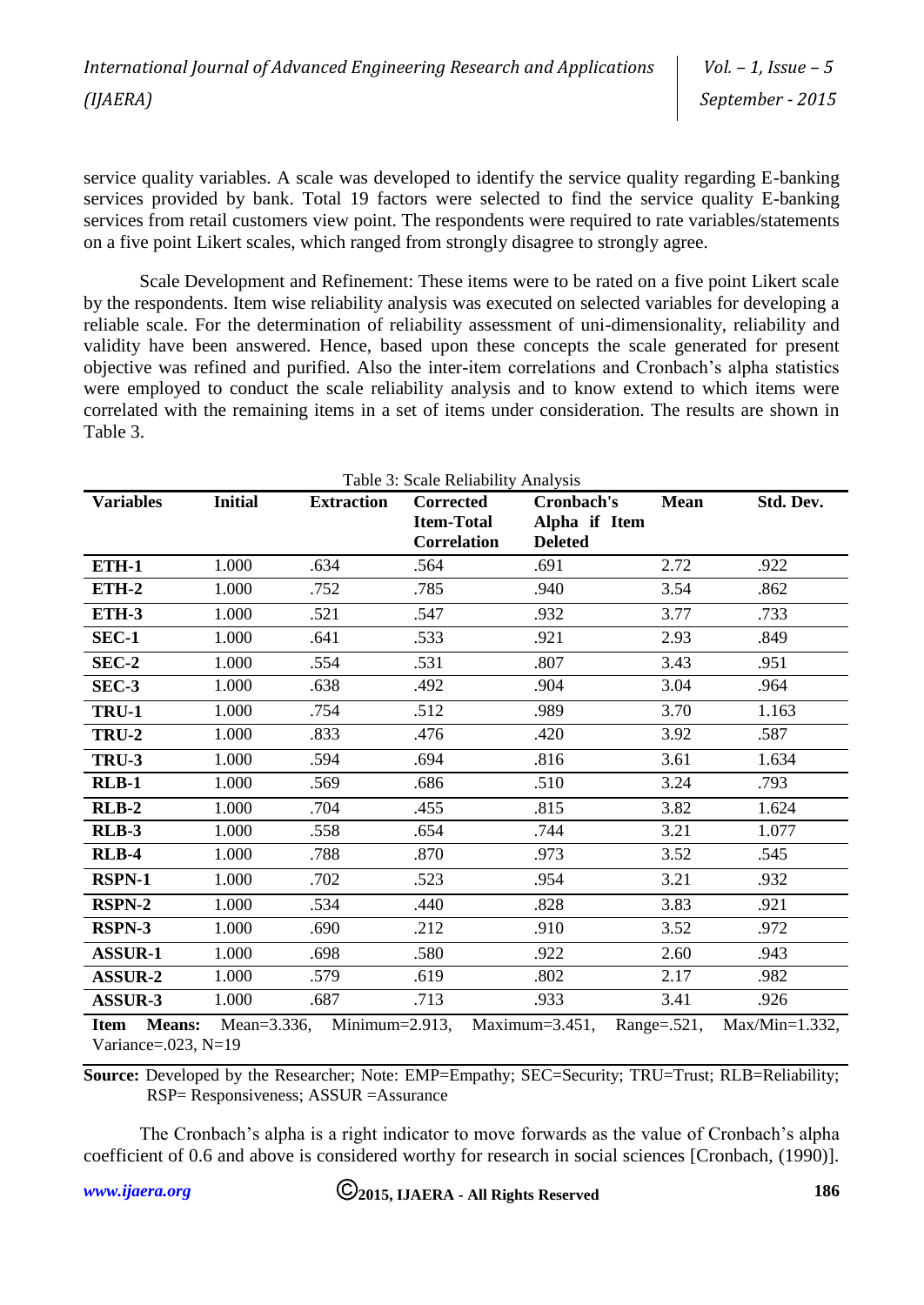Also the corrected-item-total correlation > 0.5 and inter-item correlation is more than 0.3. Principal component analysis (PCA) was conducted as a means of data reduction, to ascertain if the face validity of the items held [Pallant (2001)]. Prior to performing PCA the suitability of data for factor analysis was assessed. The correlation matrix revealed many coefficients of .3 and above. PCA revealed the presence of components with Eigen values exceeding 1. It is likewise important to mention that corrected-item-total correlation  $> 0.5$  and inter-item correlation  $> 0.3$  is good enough for reliability of the scale [Hair et al., (2009)]. The value of communalities using principal component analysis ranged from 0.521 to 0.833. Here, it is apt to mention that commonality >0.5 is sufficient for the explanation of constructs [Hair et al. (2009)]. All these values show factors analysis has extracted good quantity of variance in the items.

According to the scale used if all the 19 items get a rating of 5 each, the total score would be 95. A correlation matrix was constructed using the variables in the questionnaire to show the strength of relationship among the variables considered in the questionnaire. According to Kline (1998), correlation matrix is defined as "a set of correlation coefficients between a number of variables''. Correlations of all variables with each other were examined using Pearson Correlation coefficients. There is a sufficient correlation to go ahead with factor analysis. Factor analysis is performed with varimax rotated, Principal Component Analysis. Correlations among different items were found to be fairly satisfactory as well as significant.

## **IV. EXTRACTION OF FACTORS**

Table 4 shows factor analysis of 53 variables; this analysis extracted 19 factors from these variables. Each component was defined by at least three scale items. Kaiser-Meyer-Olkin (KMO) Measure of Sampling Adequacy (MSA) values was sufficient enough for validating factor analysis results. Here, it is pertinent to mention that KMO>0.6 and P<0.5 are good enough for research in social sciences [Hair et al., (2009)]. The Bartlett's Test of Sphericity also has significant values  $(p<0.5)$ . All these requirements are sufficient for validating factor analysis. All the factors having loads more than 0.5 are considered good. Items with factor loadings <0.5 were removed.

| <b>Construct and item</b> | <b>Factor</b>  | Eigen value | $%$ of          |
|---------------------------|----------------|-------------|-----------------|
|                           | <b>Loading</b> |             | <b>Variance</b> |
| <b>Empathy</b>            |                |             |                 |
| ETH-1                     | .622 to .775   | 5.522       | 51.011%         |
| $ETH-2$                   | .860 to .858   | 1.621       | 13.47%          |
| ETH-3                     | .782 to .828   | 1.700       | 17.425%         |
| <b>Security</b>           |                |             |                 |
| $SEC-1$                   | .792 to .869   | 7.666       | 42.661%         |
| $SEC-2$                   | .874 to .846   | 2.821       | 16.346%         |
| $SEC-3$                   | .810 to .857   | 1.509       | 11.522 %        |
| <b>Trust</b>              |                |             |                 |
| TRU-1                     | .856 to .910   | 5.154       | 47.560%         |
| TRU-2                     | .821 to .841   | 1.662       | 14.770%         |
| TRU-3                     | .873 to .825   | 1.810       | 15.922%         |

*Continue…*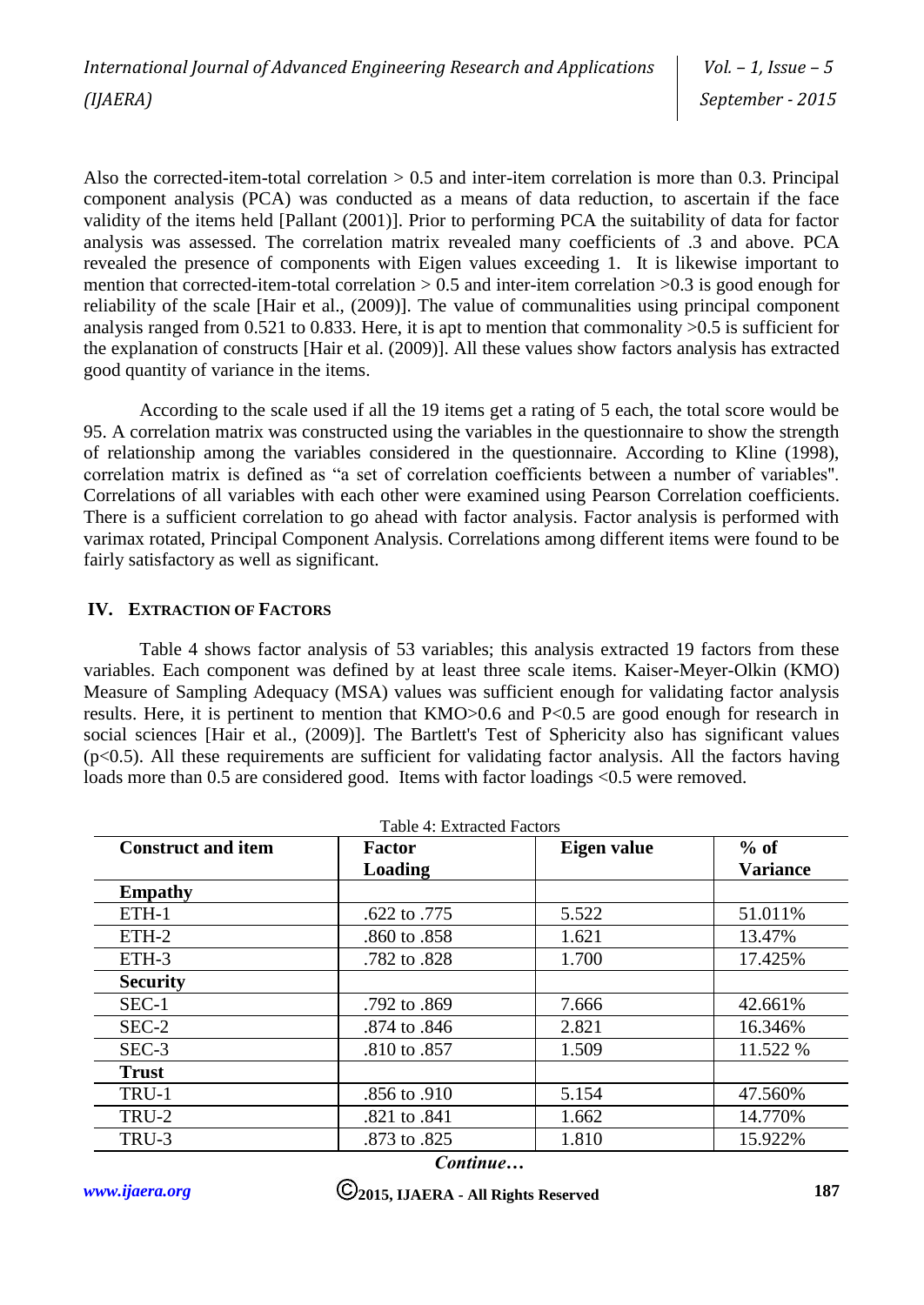| Continue              |              |       |         |  |  |
|-----------------------|--------------|-------|---------|--|--|
| <b>Reliability</b>    |              |       |         |  |  |
| $RLB-1$               | .766 to .911 | 7.712 | 37.661% |  |  |
| $RLB-2$               | .743 to .831 | 2.866 | 11.567% |  |  |
| $RLB-3$               | .738 to .844 | 1.637 | 8.625%  |  |  |
| $RLB-4$               | .717 to .824 | 1.732 | 7.386%  |  |  |
| <b>Responsiveness</b> |              |       |         |  |  |
| $RSP-1$               | .731 to .926 | 7.454 | 36.881% |  |  |
| $RSP-2$               | .785 to .834 | 2.232 | 12.349% |  |  |
| $RSP-3$               | .742 to .813 | 1.512 | 9.707%  |  |  |
| <b>Assurance</b>      |              |       |         |  |  |
| ASSUR-1               | .821 to .924 | 6.643 | 30.813% |  |  |
| ASSUR-2               | .646 to .918 | 3.476 | 14.491% |  |  |
| ASSUR-3               | .642 to .812 | 6.330 | 36.706% |  |  |

**Source:** Developed by the researchers

Table 5 shows different ranges of KMO, Bartlett's test of spericity, Load values and Eigen values of SERVQUAL variables.

|                 | <b>Empathy</b> | <b>Security</b> | <b>Trust</b> | Reliability | <b>Responsiveness</b> | <i>Assurance</i> |
|-----------------|----------------|-----------------|--------------|-------------|-----------------------|------------------|
| Cronbach's      | .702           | .766            | .892         | .950        | .923                  | .921             |
| alpha           |                |                 |              |             |                       |                  |
| KMO             | .932           | .856            | .808         | .853        | .865                  | .834             |
| Bartlett's test | $X^2=$         | $X^2=$          | $X^2=$       | $X^2=$      | $X^2=$                | $X^2=$           |
| of spericity    | 4410.110       | 821.233         | 902.272      | 5131.941    | 6741.33               | 6774.441         |
|                 | $DF=40$        | $DF = 58$       | $DF = 58$    | $DF=137$    | $DF=191$              | $DF = 52$        |
| Eigen values    | $1.510$ to     | $1.643$ to      | $1.655$ to   | $1.454$ to  | 1.454 to 8.541        | 3.932 to         |
|                 | 5.866          | 7.745           | 5.343        | 6.122       |                       | 6.122            |

Table 5: KMO, Bartlett's Test of Spericity, Load values and Eigen Values

**Source:** Developed by the researchers

#### **V. EXTRACTION OF FACTORS SEM FOR LEVEL OF SATISFACTION IN E-BANKING SERVICES**

SEM (structural equation modeling) is an efficient way to find the causal relationships between constructs and their underlying measurement suitability. It includes measurement model and path analysis. Confirmatory factor analysis is employed to test the reliability and validity of the questionnaires after collecting the questionnaires. The loading factor values of each manifest variable are higher than 0.6; suggested threshold value is 0.6 [Bagozzi& Yi (1988)], indicating that internal consistency and convergent validity are good; composite reliability (Construct reliability) and the Cronbach's α value of each construct are higher than 0.8, also the average variance extracted of each construct is greater than 0.5, indicating good reliability.

## *Path Analysis*

In the following part an attempt has been induced to disclose the effects of path analysis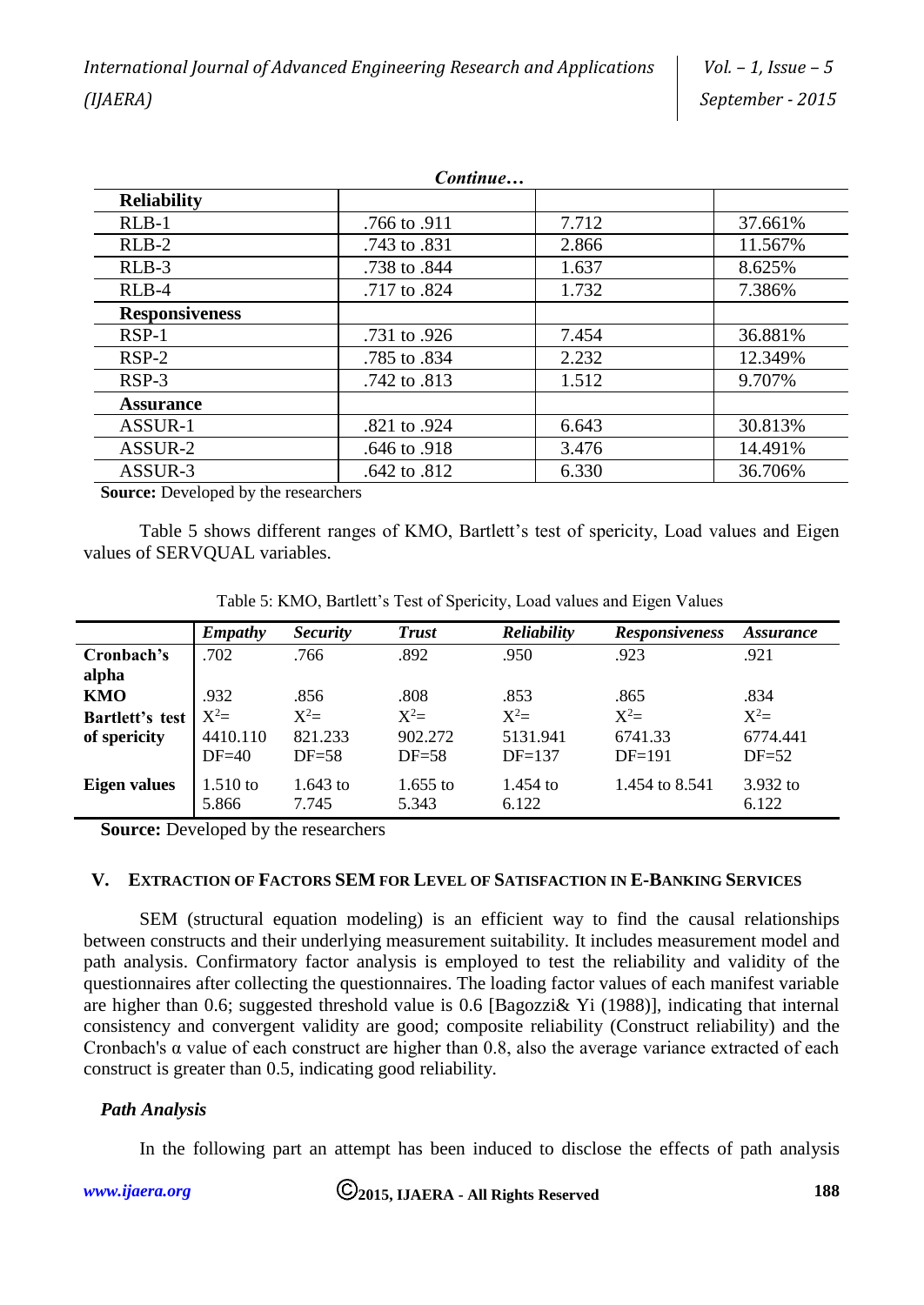conducted using a SEM. The values for various fit indices, chi-square, level of significance and effect of factors/items on SERVQUAL variables are shown in table 7. The path loading on Empathy ranged from .91 to 1.0. The path loading of 1.0 for ETH-1 and 0.98 for ETH-2 show that these items play a more important role as compared to other items. The path loading on Security has the range from .85 to 1.00. The maximum loading is for SEC-1 showing the dominance in this factor. Trust has path loading from .95 to 1.00. The results show that the loading of TRU-3 (1.00) played a more dominating role for this factor. All the loading is different and sufficient to explain this factor. The path loading on Reliability has the range from .80 to 1.00. The maximum loading is for RLB-1 showing its dominance in this factor. Responsiveness has path loading from .82 to 1.00. The results show that the RSP-1(1.00) played a more dominating role for this factor. Assurance has path loading from .95 to 1.00. Maximum loading is for ASSUR-2(1.00) shows its dominance.

Table 6 shows variables with dominant path loading. After analyzing the data it is clear that customers termed security as prime factor and they are increasingly worried their online accounts. Moreover customers do not feel safe while transacting through online channels. Banks kept their promises by introducing new safety measures but these measures are far from effective in countering latest online threats. This section helped us in understanding the online banking service quality in Ebanking and the items which are playing more and less important role towards the satisfaction of respondents for the online services provided by bank.

| Table 6: Dominant Factors   |               |                                                     |  |  |
|-----------------------------|---------------|-----------------------------------------------------|--|--|
| Service quality<br>variable | <b>Factor</b> | <b>Statements</b>                                   |  |  |
| <b>Empathy</b>              | ETH-1         | Bank understand customer needs                      |  |  |
|                             |               | Bank gives the individual attention                 |  |  |
|                             |               | Help desks or call centers gives personal attention |  |  |
| <b>Security</b>             | $SEC-1$       | Security is prime factor for E-banking services     |  |  |
|                             |               | Misuse of personal information                      |  |  |
|                             |               | Internet hackers may take control                   |  |  |
|                             |               | No compensation for any losses                      |  |  |
|                             |               | It is harmless to do transactions                   |  |  |
| <b>Trust</b>                | TRU-3         | Feeling of safety while using E-banking             |  |  |
|                             |               | Bank keep their promises                            |  |  |
| <b>Reliability</b>          | $RLB-1$       | Relevant and accurate information                   |  |  |
|                             |               | Problem-free and accurate web-links                 |  |  |
|                             |               | Restriction of unauthorized access                  |  |  |
|                             |               | Interest to problem solving                         |  |  |
| <b>Responsiveness</b>       | $RSP-1$       | Customers get on to the site quickly                |  |  |
|                             |               | Easy to find the information on the website         |  |  |
|                             |               | Quick to complete a transaction                     |  |  |
|                             |               | Website doesn't require lot of effort               |  |  |
| <b>Assurance</b>            | ASSUR-2       | Up-to-date equipment $&$ technology                 |  |  |
|                             |               | Website is easy to use                              |  |  |
|                             |               | Easy to find information on bank's website          |  |  |

**Source:** Developed By the Researchers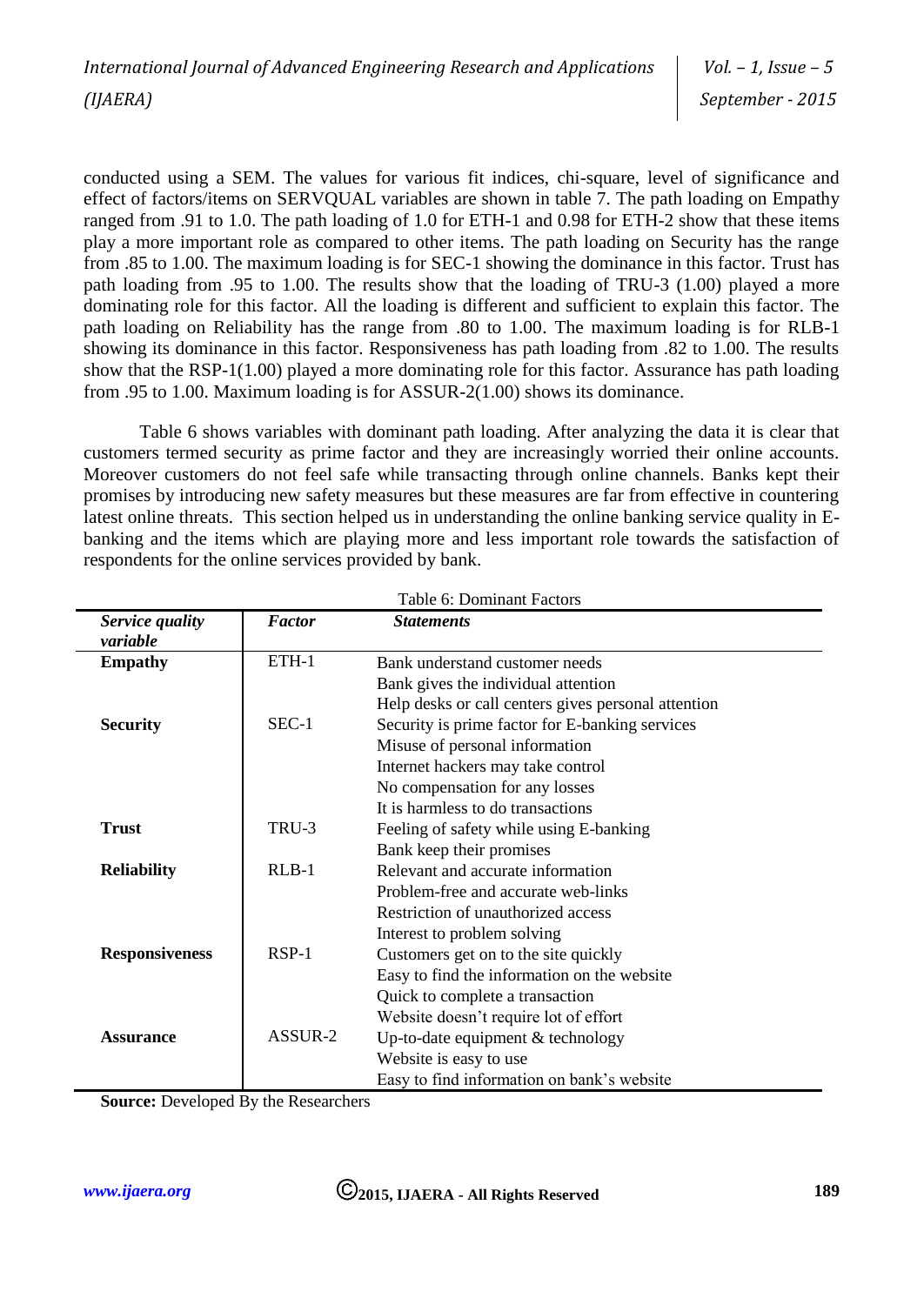# *Effect Estimates for Factors and Variables:*

The path analysis conducted using a Structural Equation Modeling technique revealed most of the divergence in the customer satisfaction level. Here, it is also interesting to note that items with very high total effect play a more important role in satisfaction level as compared to other items. The other items also showed significant path loading on satisfaction level.

| <b>Factors/Variables</b>                                 | <b>Decisions Effect Estimates</b> |                  |                                                                                       |  |  |
|----------------------------------------------------------|-----------------------------------|------------------|---------------------------------------------------------------------------------------|--|--|
|                                                          | <b>Total</b>                      | <b>Direct</b>    | <b>Indirect</b>                                                                       |  |  |
| <b>Security</b>                                          | $\mathbf{1}$                      | $\mathbf{1}$     | $\boldsymbol{0}$                                                                      |  |  |
| <b>Trust</b>                                             | 0.868                             | 0.819            | $\boldsymbol{0}$                                                                      |  |  |
| <b>Assurance</b>                                         | 0.944                             | 0.934            | $\theta$                                                                              |  |  |
| <b>Empathy</b>                                           | 0.853                             | 0.856            | $\overline{0}$                                                                        |  |  |
| <b>Responsiveness</b>                                    | 0.856                             | 0.934            | $\overline{0}$                                                                        |  |  |
| <b>Reliability</b>                                       | 0.877                             | 0.853            | $\overline{0}$                                                                        |  |  |
| <b>ETH-1</b>                                             | $\mathbf{1}$                      | $\boldsymbol{0}$ | 1                                                                                     |  |  |
| <b>ETH-2</b>                                             | 0.965                             | $\boldsymbol{0}$ | 0.983                                                                                 |  |  |
| ETH-3                                                    | 0.873                             | $\boldsymbol{0}$ | 0.933                                                                                 |  |  |
| <b>SEC-1</b>                                             | 0.880                             | $\boldsymbol{0}$ | 0.820                                                                                 |  |  |
| SEC-2                                                    | 0.833                             | $\boldsymbol{0}$ | 0.856                                                                                 |  |  |
| SEC-3                                                    | 0.961                             | $\boldsymbol{0}$ | 0.975                                                                                 |  |  |
| <b>TRU-1</b>                                             | 0.973                             | $\boldsymbol{0}$ | 0.954                                                                                 |  |  |
| <b>TRU-2</b>                                             | 0.883                             | $\boldsymbol{0}$ | 0.809                                                                                 |  |  |
| <b>TRU-3</b>                                             | 0.914                             | $\boldsymbol{0}$ | 0.854                                                                                 |  |  |
| $RLB-1$                                                  | 0.901                             | $\boldsymbol{0}$ | 0.521                                                                                 |  |  |
| $RLB-2$                                                  | 0.993                             | $\mathbf{0}$     | 0.741                                                                                 |  |  |
| <b>RLB-3</b>                                             | 0.978                             | $\boldsymbol{0}$ | 0.888                                                                                 |  |  |
| <b>RLB-4</b>                                             | 0.853                             | $\boldsymbol{0}$ | 0.243                                                                                 |  |  |
| <b>RSPN-1</b>                                            | 0.745                             | $\overline{0}$   | 0.935                                                                                 |  |  |
| <b>RSPN-2</b>                                            | 0.892                             | $\Omega$         | 0.844                                                                                 |  |  |
| RSPN-3                                                   | 0.803                             | $\boldsymbol{0}$ | 0.828                                                                                 |  |  |
| <b>ASSUR-1</b>                                           | 0.900                             | $\overline{0}$   | 0.918                                                                                 |  |  |
| <b>ASSUR-2</b>                                           | 0.874                             | $\boldsymbol{0}$ | 0.868                                                                                 |  |  |
| <b>ASSUR-3</b>                                           | 0.967                             | $\overline{0}$   | 0.864                                                                                 |  |  |
|                                                          |                                   |                  | Chi square= 361.334, DF= 172, RMR= .075, GFI= .814, AGFI= .845, PGFI= .812, NFI=.573, |  |  |
| RFI=.844, IFI= .754, TLI=.854, Significance Level= 0.000 |                                   |                  |                                                                                       |  |  |

**Source:** Developed by the Researchers

The extracted factors have significant path loading to indicate reliability, trust, empathy, responsiveness, assurance and security have significant association to frame satisfaction level towards the online services provided by bank. This section helped us in understanding the E-service

*[www.ijaera.org](../../www.ijaera.org)* **2015, IJAERA - All Rights Reserved 190**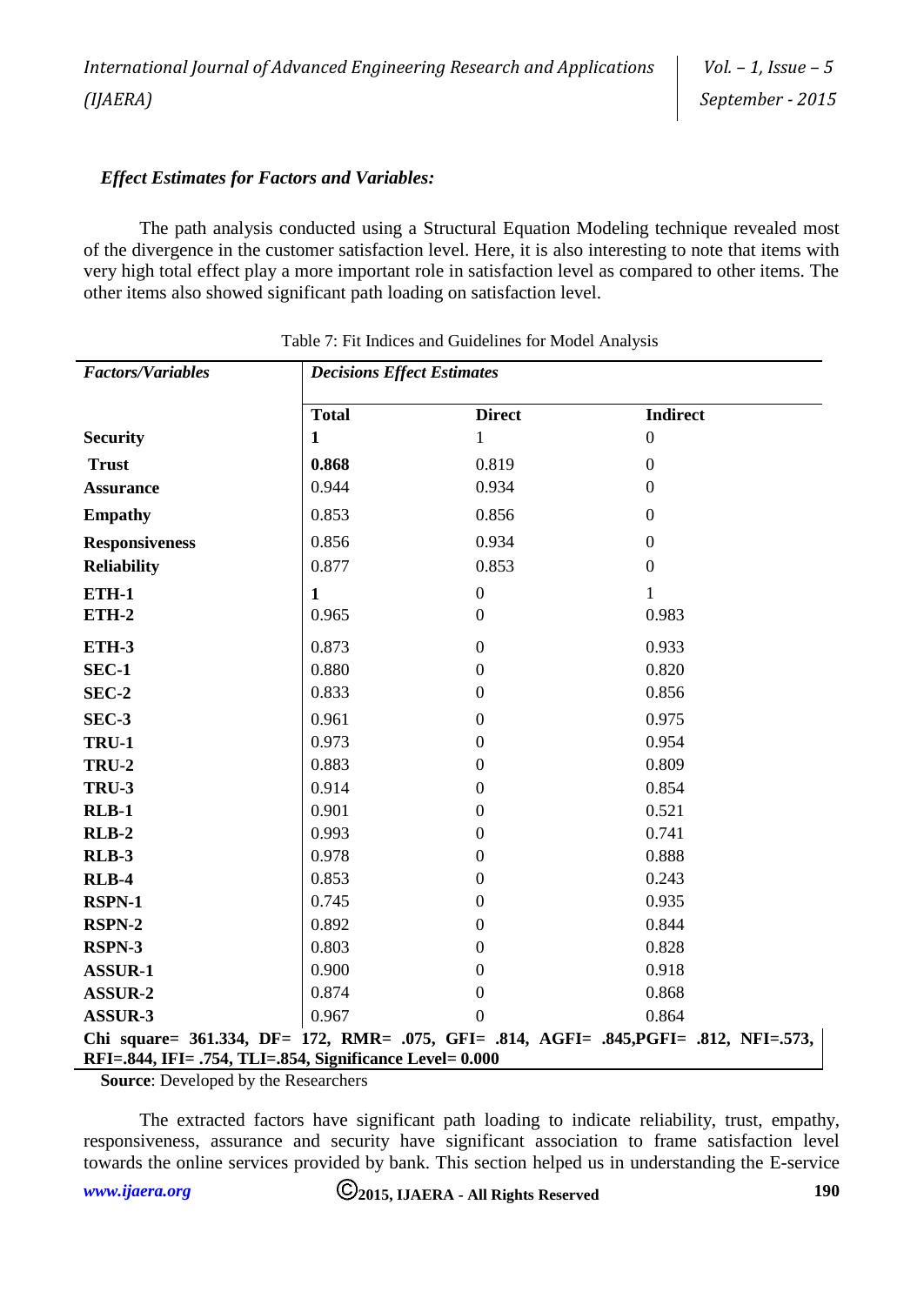quality in E-banking and the items that are playing more and less important role towards the satisfaction of retail customers.

#### **VI. CONCLUSION, LIMITATIONS AND FUTURE RESEARCH**

Despite its growth, E-banking is still avoided by retail customers due to number of factors, primarily because of less secure environment provided by banks. Past research studies also showed concerns over these issues that constituted an obstruction in the usage of E-banking. The path analysis conducted using SEM discovered most of the variance in the E-banking service quality issues. It is essential for the banks to understand specific needs of retail customers. It is also noteworthy for banks to provide accurate information in a problem free web environment; customers' should be assured of privacy of their data.

This study comprises number of limitations like the study mainly focused on one particular type of domain i.e. retail customers. Generalization of the findings to other service contexts or service areas should be taken with taken into account and would entail additional investigations. Consideration of other regions/states might have interesting findings. Moreover, research studies with much larger sample size would be required to ensure more comprehensive findings of the study.

#### **VII. REFERENCES**

- [1] Akinci, S., Aksoy, S. and Atilgan, E. (2004). "Adoption of internet banking among sophisticated customer segments in an advanced developing country". *The International Journal of Bank Marketing*, Vol. 22(3), p.212-232.
- [2] Bagozzi R.P., Yi Y. (1988). On the Evaluation of Structural Equation Models. *Journal of the Academy of Marketing Science*, Spring, 1988, Volume 16, Issue 1, pp 74-94.
- [3] Barnes, S.J., and Corbitt, B. (2003). Mobile banking: Concept and potential, *International Journal of Mobile Communications*, vol. 1, no. 3, pp. 273-288.
- [4] Carlson, Jamie & O'Cass, Aron. (2010). Exploring the relationships between e-service quality, satisfaction, attitudes and behaviours in content-driven e-service web sites. *Journal of Services Marketing*, 24(2), pp.112 – 127.
- [5] Caruana, A. and Malta, M. (2002). Serviceloyalty-The effects of service quality and the mediating role of customer satisfaction. *European Journal of Marketing*, Vol.36 No.7/8, 2002, pp.811- 828.
- [6] Cox, J. and Dale, B.G. (2001). Service quality and ecommerce: An exploratory analysis. *Managing Service Quality*, 11(2), 121-131.
- [7] Cronbach, L.J. (1990). *Essentials of Psychological Testing*. Harper & Row, New York.
- [8] Cronin, J. J. and Taylor, S.A. (1992). Measuring service quality: A reexamination and extension. *Journal of Marketing*, 56 July, 55-68.
- [9] Dabholkar, P.A. (1996), Consumer evaluations of new technology-based self-service options: an investigation of alternative models of service quality. *International Journal of Research in Marketing*, 13, 29-51.
- [10] Furst, K., Lang, W.W. and Nolle, D.E. (2002). "Internet Banking", *Journal of Financial Services Research*, Vol.22, pp.95-117.
- [11] Hair, J. F., Black, W. C., Babin, B. J., & Anderson, R.E. (2009). *Multivariate data analysis*. Upper Saddle River, NJ: Prentice Hall.
- [12] Ho, C. B., and Lin, W. (2010). Measuring the service quality of internet banking: scale development and validation. *European Business Review*, 22(1), 5-24 (DOI: 10.1108/09555341011008981.
- [13] Hossain, M. and Leo, S. (2009). Customer perception on service quality in retail banking in Middle East: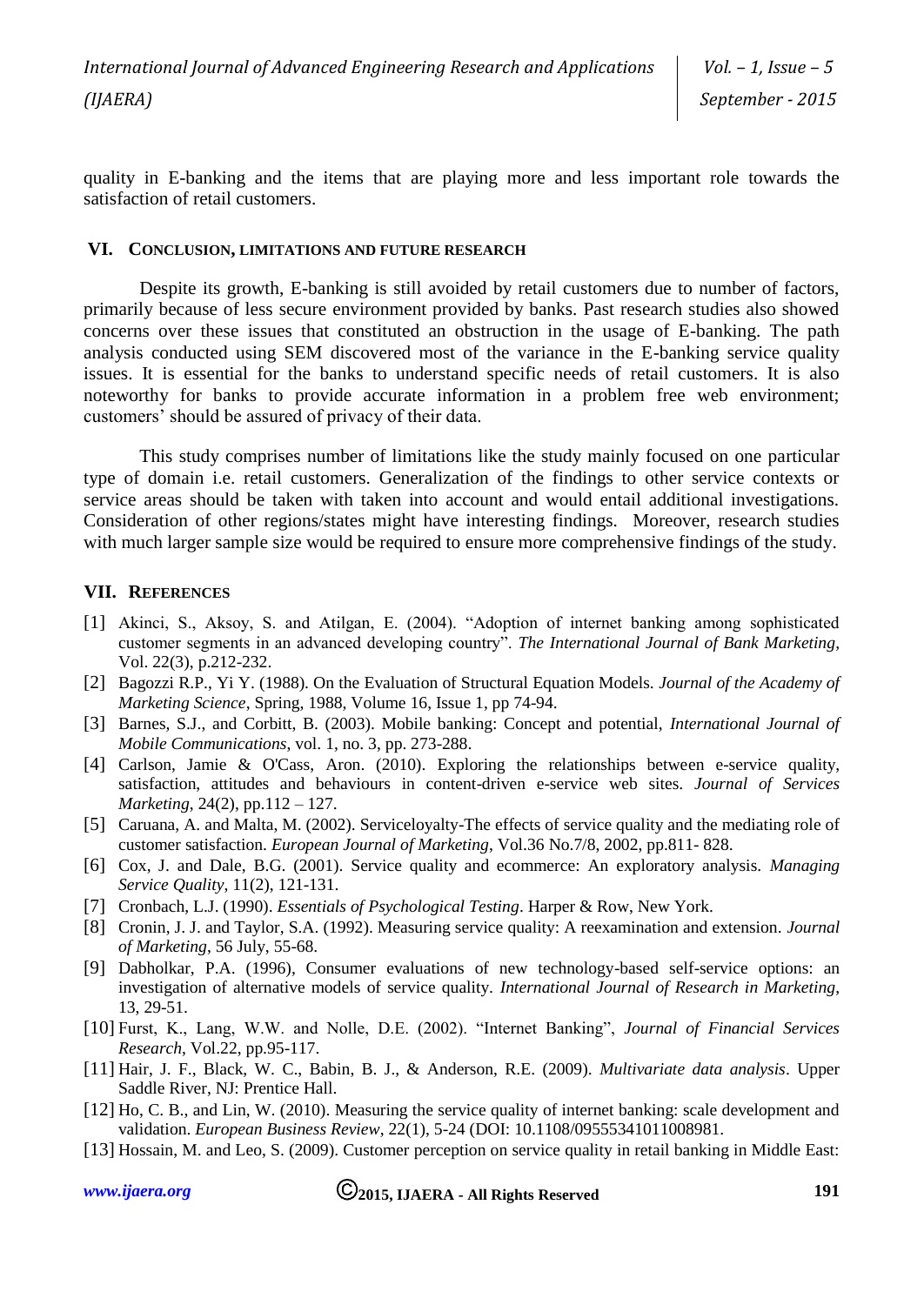the case of Qatar. *International Journal of Islamic and Middle Eastern Finance and Management* Vol. 2 No. 4, pp. 338-350, 2009.

- [14] Jayawardhena, C. and Foley, P. (2000). Changes in the banking sector- the case of Internet banking in the UK. *Internet Research: Electronic Networking Appications and Policy*, Vol. 10, No. 1, PP. 13-30.
- [15] Johnston R. (1995) "The determinants of service quality: satisfiers and dissatisfiers", International Journal of Service Industry Management, Vol. 6 Issue: 5, pp.53 – 71, *Journal of Service Management*, http://www.emeraldinsight.com/doi/abs/10.1108/09564239510101536.
- [16] Kaynama, S. A., & Black, C. I. (2000). A Proposal to Assess the Service Quality of Online Travel Agencies: An Exploratory Study. *Journal of Professional Services Marketing*, 21(1), 63.
- [17] Khan, M.S., Mahapatra, S.S. and Shreekumar (2009). Service quality evaluation in internet banking: an empirical study in India". *International Journal of Indian Culture and Business Management*, Vol.2, No. 1, pp. 30-46.
- [18] Kim, M., Kim, J.H. and Lennon, S.J. (2006). Online service attributes available on apparel retail web sites: An ESQUAL approach. *Managing Service Quality*, 16(1), 51-77.
- [19] Kline, R.B. (1998). *Principles and practice of structural equation modeling*. New York, NY: The Guilford Press.
- [20] Li, H. and Suomi, R. (2009). A proposed scale for measuring e-service quality. *International Journal of u- and e-service, Science and Technology*, 2(1), 1-10.
- [21] Malhotra, B. A. (2005), "*Electronic retailing*", In M. Krafft & M. K. Mantrala (eds.), Retailing in the 21st Century Current and Future Trends (pp. 309–323). Berlin, Germany: Springer.
- [22] Mishra, U.S.(2010). Service quality attributes affecting customer satisfaction in banking sector of India. *European Journal of Economics, Finance and Administrative Sciences* Issue 24 (2010).
- [23] Mols, N. P. (2000). The Internet and banks strategic distribution channel decisions. *Internatinal Journal of Bank Marketing*, Vol.17, No.6, pp.295-300.
- [24] Morre, C.D. (1987). "Outclass the Competition with Service Distinction", *Mortgage Banking*, Vol.47, No.11.
- [25] Oliveira, P., Roth, A.V. and Gilland, W. (2002). Achieving competitive capabilities in e-services. *Technological Forecasting and Social Change*, 69(7), 721-39.
- [26] Padmanabhan G. (2012). Techno-banking–prospects and challenges, RBI bulletin.Retrieved from http://www.rbi.org.in/scripts/BS\_ViewBulletin.aspx?Id=13746, March 2013.
- [27] Pallant, J. (2001). SPSS Survival Manual: A step-by-step guide to data analysis using SPSS, Open University Press, Buckingham.
- [28] Parasuraman, A., Zeithaml, V.A. and Berry, L.L. (1985), "A conceptual model of service quality and implications for future research", *Journal of Marketing*, Vol. 49, Fall, pp. 41-50.
- [29] Parasuraman, A. and Zinkhan, G. (2002). Marketing to and serving customers through the internet: an overview and research agenda. *Journal of the Academy of Marketing Science*, 30(4), 286-95.
- [30] Parasuraman, A., Zeithaml, V.A. and Malhotra, A. (2005). E-S-QUAL: a multiple-item scale for assessing electronic service quality. *Journal of Service Research*, 7(3), 213-33.
- [31] Santos, J. (2003). E-service quality: a model of virtual service quality dimensions. *Managing Service Quality*, 13(3), 233 – 246.
- [32] Spreng, R.A., & Mackoy, R.D. (1996). An empirical examination of a model of perceived service quality and satisfaction. *Journal of Retailing*, 72(2), 201-14.
- [33] Sylvie, R. and Ina, F. (2010). A new measure of e-service quality in France, *International Journal of Retail & Distribution Management*, 38(7), 497-517.
- [34] Thakur, S. (2010). Service quality, customer satisfaction and customer loyalty: A Study with Special Reference to Indian Banking Industries. *Indian Journal of Marketing,* Vol.40, No.5, 2010.
- [35] Wolfinbarger, M.F. and Gilly, M.C. (2002). *COMQ: Dimensionalizing, measuring and predicting quality of the e-tailing experience*. Working paper, Marketing Science Institute, Cambridge MA, 151.
- [36] Yang, Z. (2001). Consumer perceptions of service quality in Internet based electronic commerce.